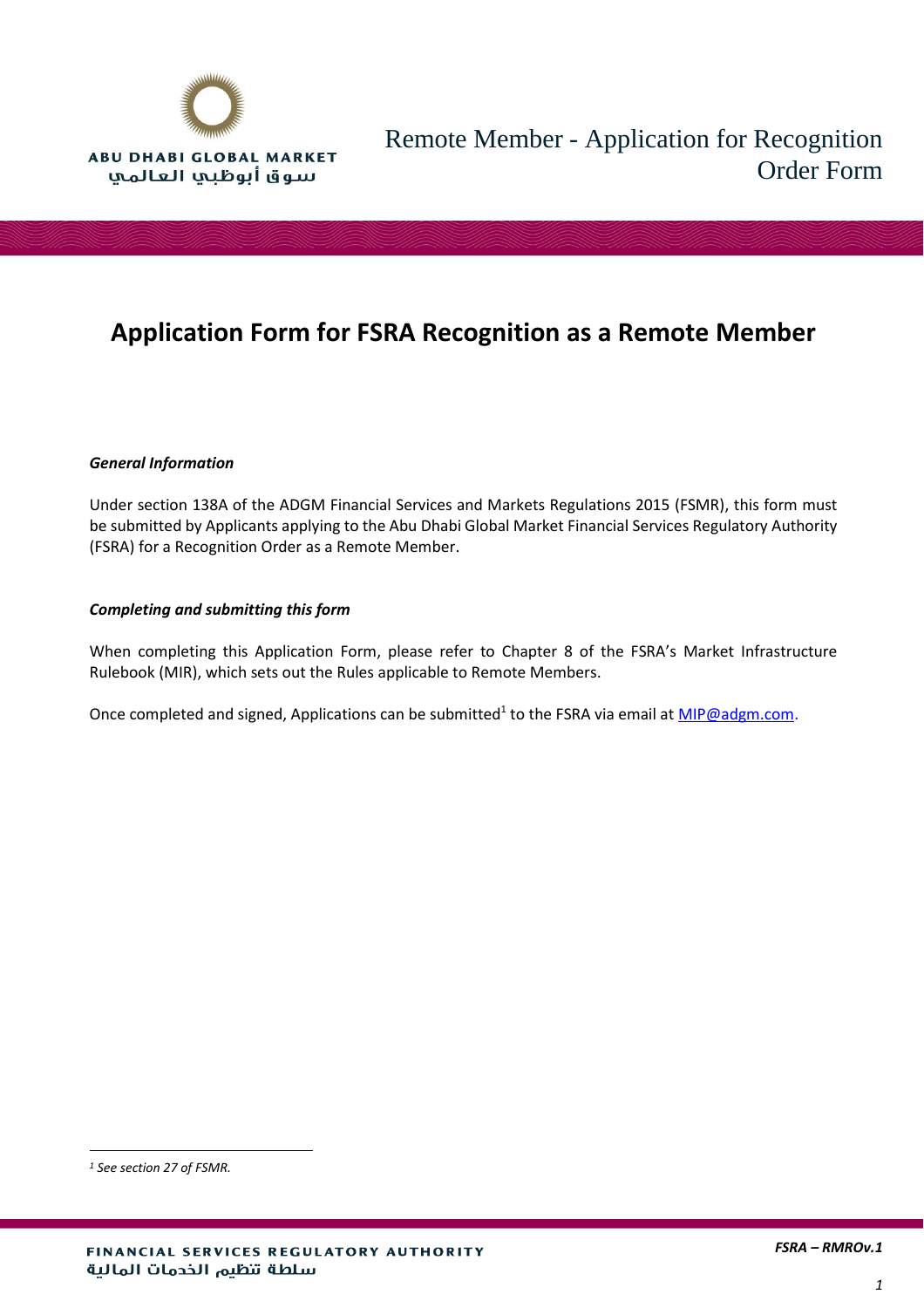

### **Contents**

### **Instructions for completing the Form**

- Unless otherwise defined in the form, capitalised terms shall have the meaning given to them in the FSRA Glossary (GLO) Rulebook;
- Please use appendices if necessary and submit attachments if required;
- Please type all dates in the DD/MM/YY format, unless otherwise required;
- Please define any acronyms used;
- Questions are to be answered in detail;
- Do not leave any questions blank. If a question is not applicable, please state "N/A" and explain so; and
- Answers must be typed in electronic format.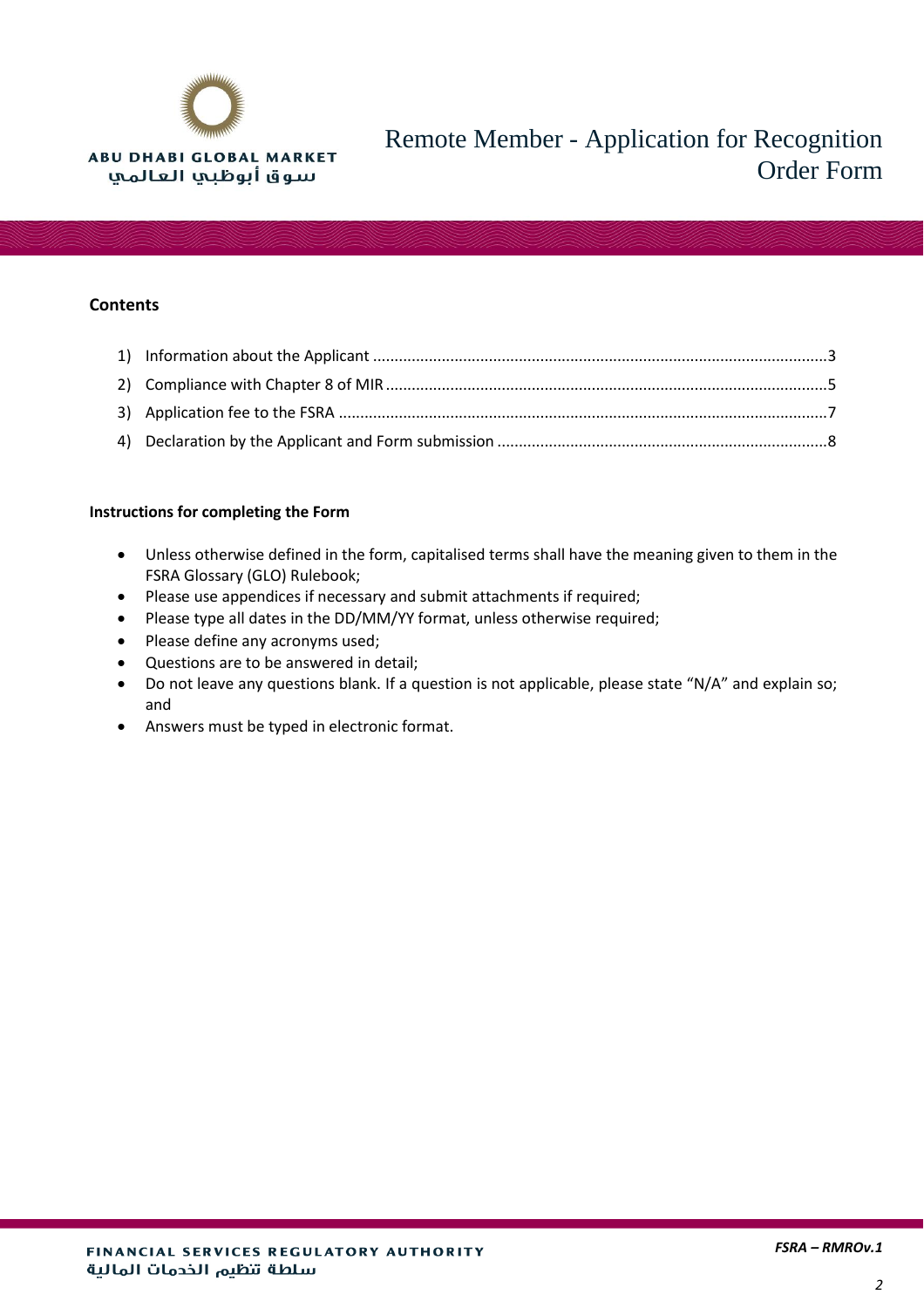

## <span id="page-2-0"></span>**1 Information about the Applicant**

- 1.1 Full name of Applicant<sup>2</sup>
- 1.2 Address of Applicant's head office:
- 1.3 Address of Applicant's registered office:
- 1.4 Name of Recognised Body upon which Applicant is applying for membership as a Remote Member:

1.5 Please detail the name, as well as the contact details, of the Applicant's Financial Services Regulator in the Applicant's home jurisdiction, which is responsible for the authorisation and ongoing supervision of any regulated Group entities, including details of the following:

| Name of regulatory           |  |
|------------------------------|--|
| authority:                   |  |
| Jurisdiction/country:        |  |
| Details of the licence held: |  |
| Date of licensing:           |  |
| Name of on-going             |  |
| Supervisor:                  |  |
| Supervisor designation:      |  |
| Supervisor contact           |  |
| number:                      |  |
| Supervisor e-mail address:   |  |
|                              |  |

1.6 Does the Applicant or the Applicant's Group have a

 $\overline{a}$ 

*<sup>2</sup> The business name or trading name that the Applicant intends to use in the ADGM.*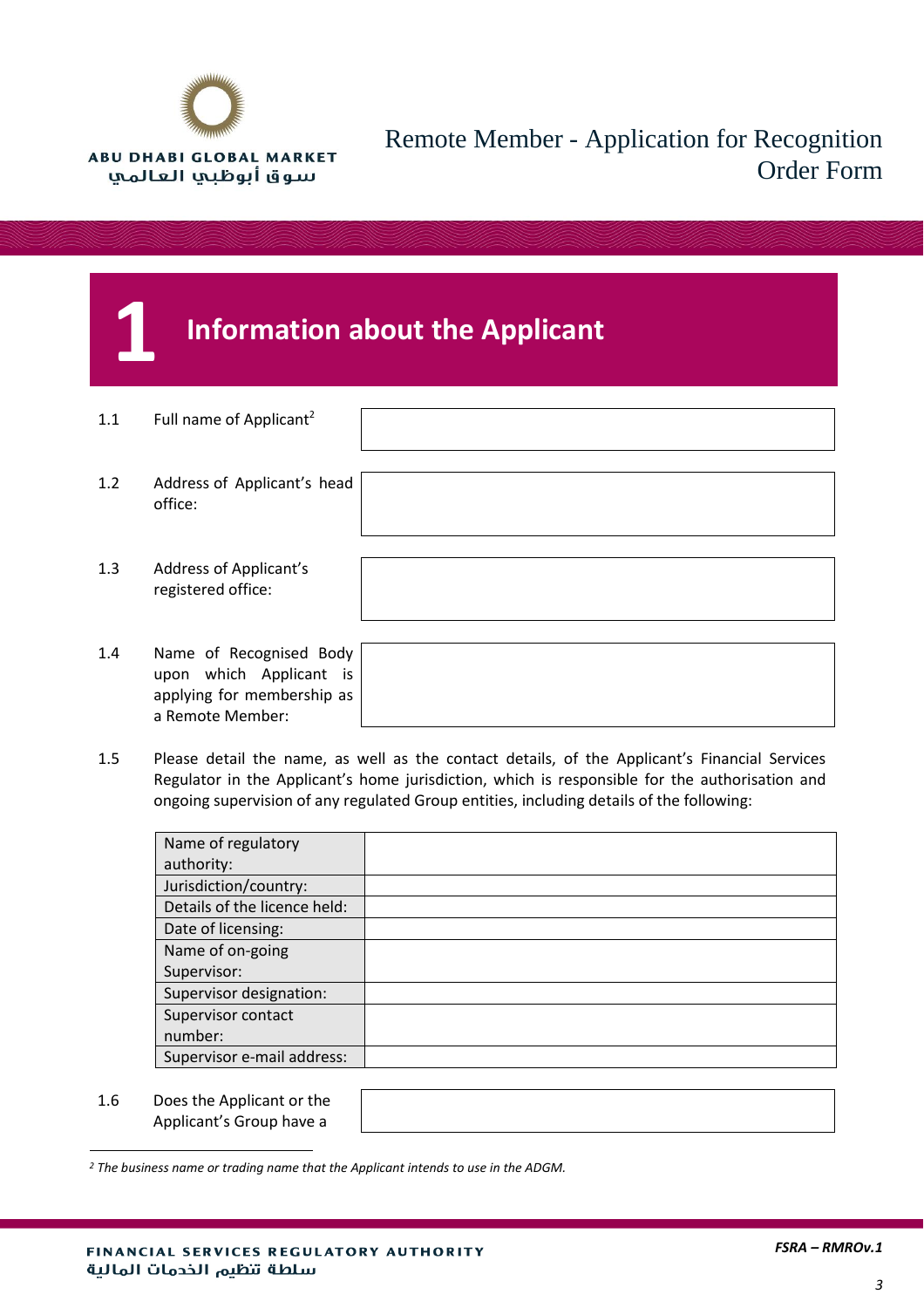

| Branch that is an Authorised |  |
|------------------------------|--|
| Person in the ADGM?          |  |

If so, please detail the nature of the Regulated Activities that this Bran conducts in or from the ADGM:

| i iseu |  |  |  |
|--------|--|--|--|
| ch     |  |  |  |
|        |  |  |  |

٦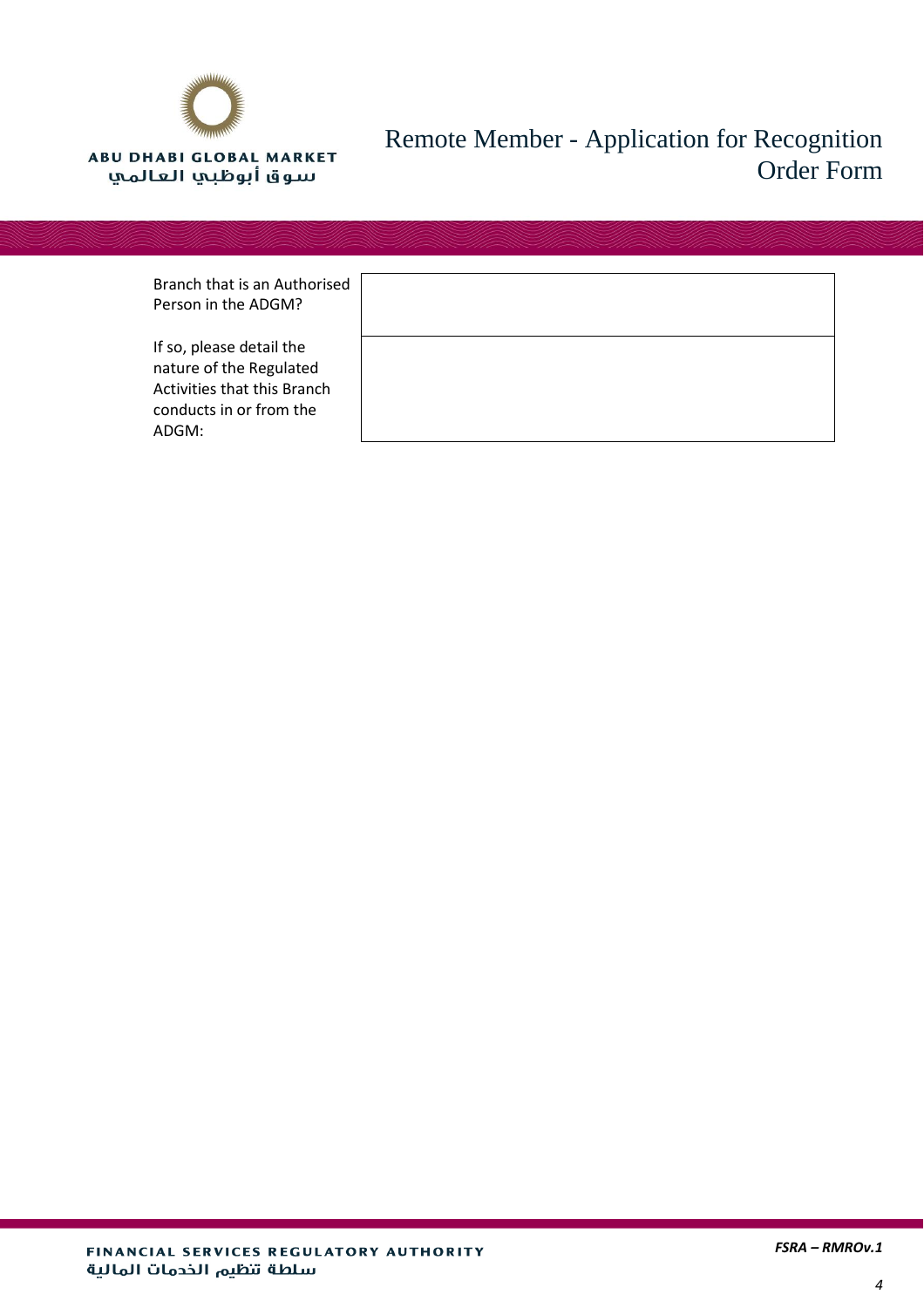

## <span id="page-4-0"></span>**2 Compliance with Chapter 8 of MIR**

- 2.1 Please provide a detailed description of the activities the Applicant intends to undertake on the Recognised Body upon which it is applying for membership as a Remote Member<sup>3</sup>, and pursuant to the scope of activities it is licensed to undertake by its Non-ADGM Financial Services Regulator:
- 2.2 Please provide details demonstrating how the Applicant is licensed or otherwise authorised to trade on, or use the facilities of, an exchange or clearing house in a jurisdiction acceptable to the FSRA:
- 2.3 Please provide details demonstrating how the Applicant is regulated in respect of the trading, or use of facilities referred to in question 2.2 above, by a Non-ADGM Financial Services Regulator to a standard acceptable to the Recognised Body upon which Applicant is applying for membership:
- 2.4 Please provide a demonstration explaining how the law and practise under which the Applicant is licensed or otherwise authorised, is broadly equivalent to the ADGM regulatory regime as it applies to an ADGM Member:
- 2.5 Please provide confirmation and details of the notifications regarding this application to the relevant Non-ADGM Financial Services Regulator responsible for the Applicant's licensing and regulation:
- 2.6 Please provide evidence that the Applicant carries on business in a jurisdiction other than the ADGM, and that its head office and registered office are outside ADGM:

2.7 Please provide details as to how the Applicant, when using the facilities of a Recognised Investment Exchange or Recognised Clearing House, will ensure that it only does so for the purpose of dealing in investments as either agent or principal, pursuant to the scope of the activities it is licensed to undertake by its Non-ADGM Financial Services Regulator: 4

 $\overline{a}$ 

*<sup>3</sup> Including details of whether it will undertake dealing in investments as either agent or principal (pursuant to MIR Rule 8.2.1(i)).*

*<sup>4</sup> Please also refer to MIR Rule 8.2.2.*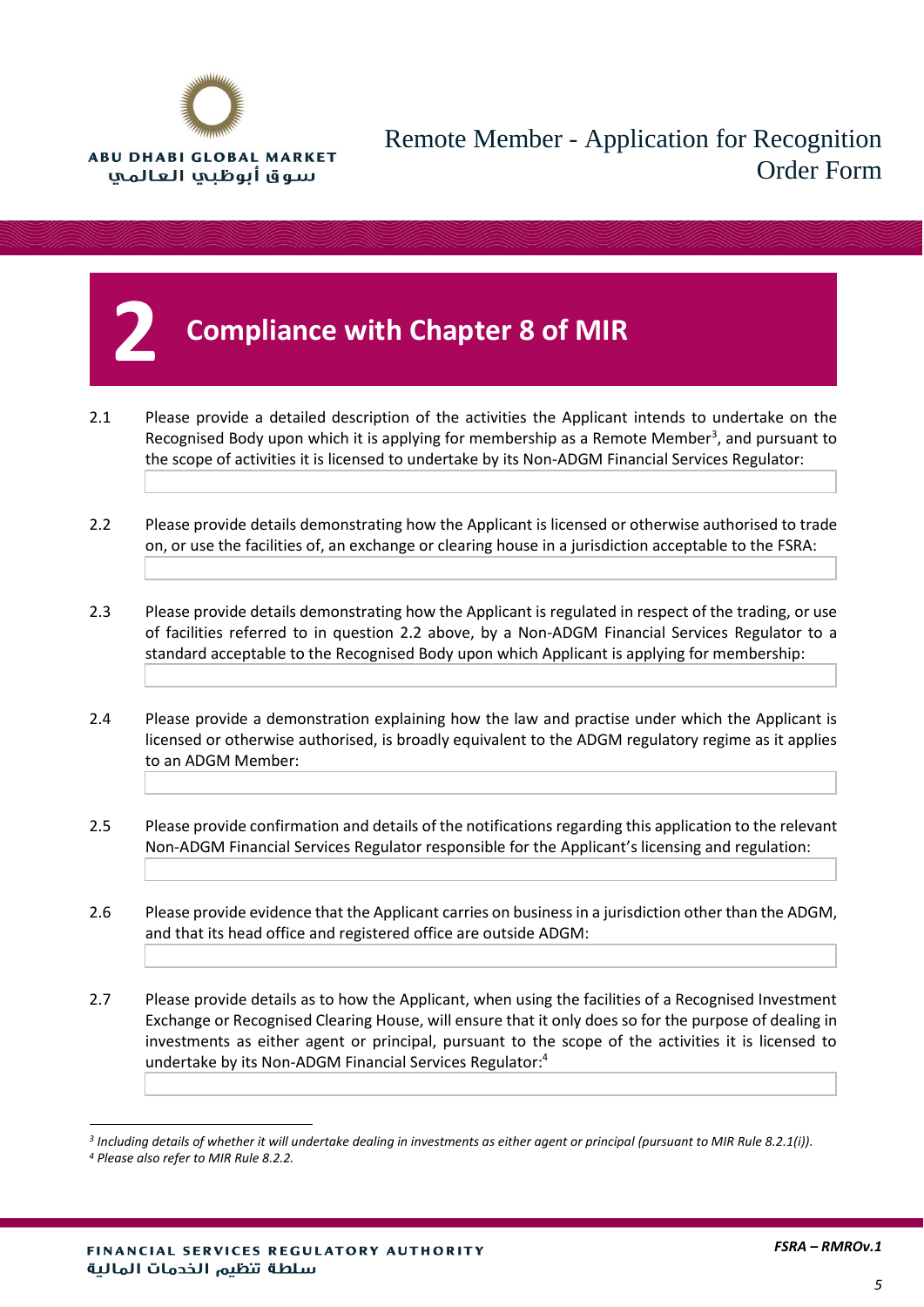

2.8 Please provide details of how the Applicant will ensure that , when dealing on a Recognised Body, it will do so only for non-ADGM clients: 5

l

*<sup>5</sup> Please also refer to MIR Rule 8.2.3.*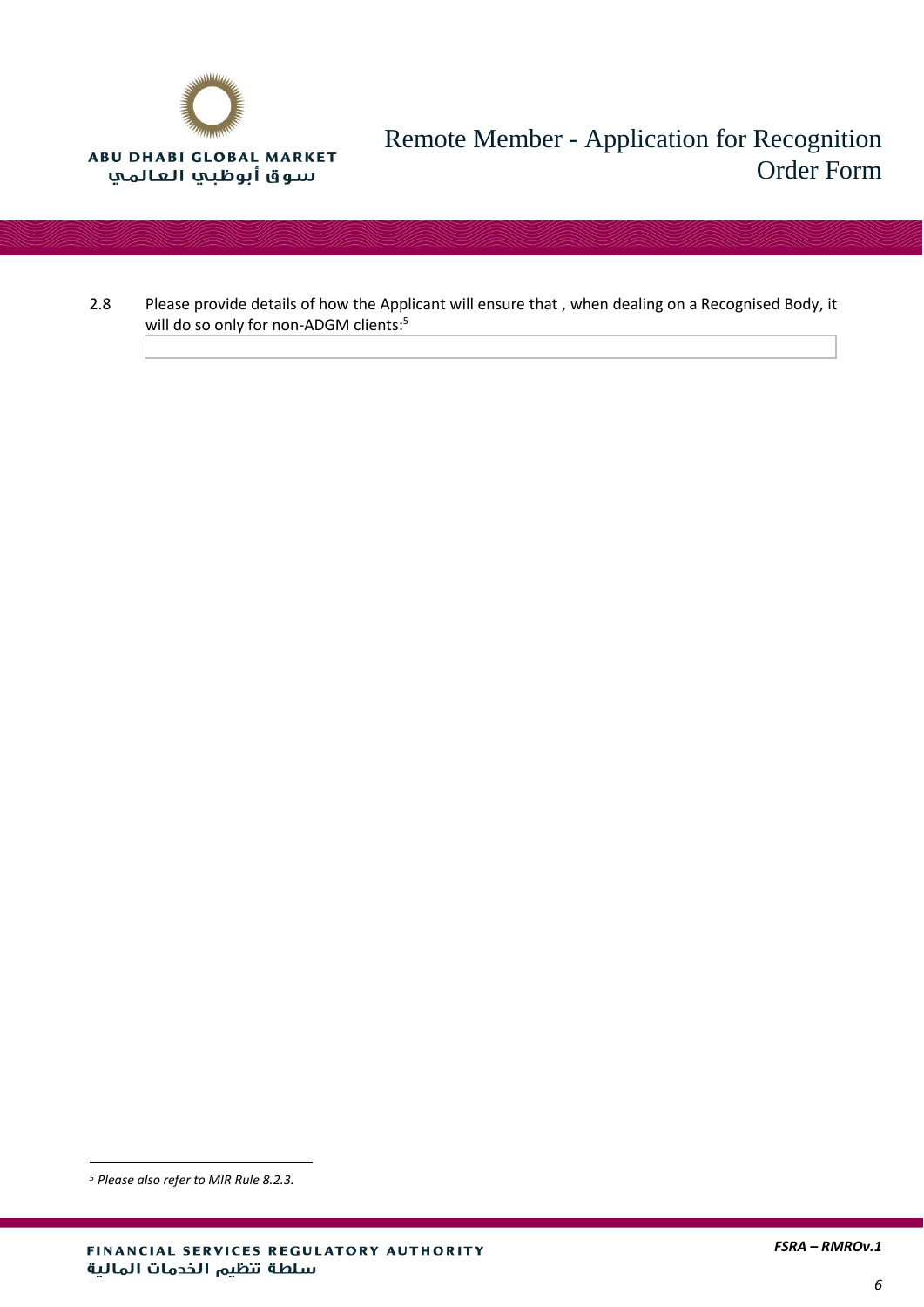

# <span id="page-6-0"></span>**3 Application fee to the FSRA**

*Applications will not be processed until the relevant fee is paid in full to the FSRA. Details of the application fee for Recognition as a Remote Member are contained in Rule 3.7.4 (a) of the FSRA FEES Rulebook.*

*Once the Applicant has completed this section as part of their full application submission, the FSRA will issue the Applicant with an invoice containing the payment details.*

*As per FEES, Rule 1.2 – General provisions, fees can be paid on behalf of an Applicant, as the case may be, by:*

- *By the Applicant;*
- *A member of the Applicant's Group;*
- *The Applicant's Parent;*
- *The Applicant's legal advisor; or*
- *A Person who has applied to be a Controller in relation to the Applicant where the Applicant is in formation and does not have a commercial license to enable it to open a bank account in its own name.*

*Payments must be made by bank transfer in USD. Cheques or bank drafts will not be accepted. Please also provide the FSRA with a soft-copy of the executed transaction at the time of remitting the fees.*

- 3.1 For invoicing purposes, please confirm the Applicant's full name. The invoice will be raised in the name provided in response to this question:
- 3.2 Please confirm that the application fees remitted will be net of all service charges for both sides of the transaction: